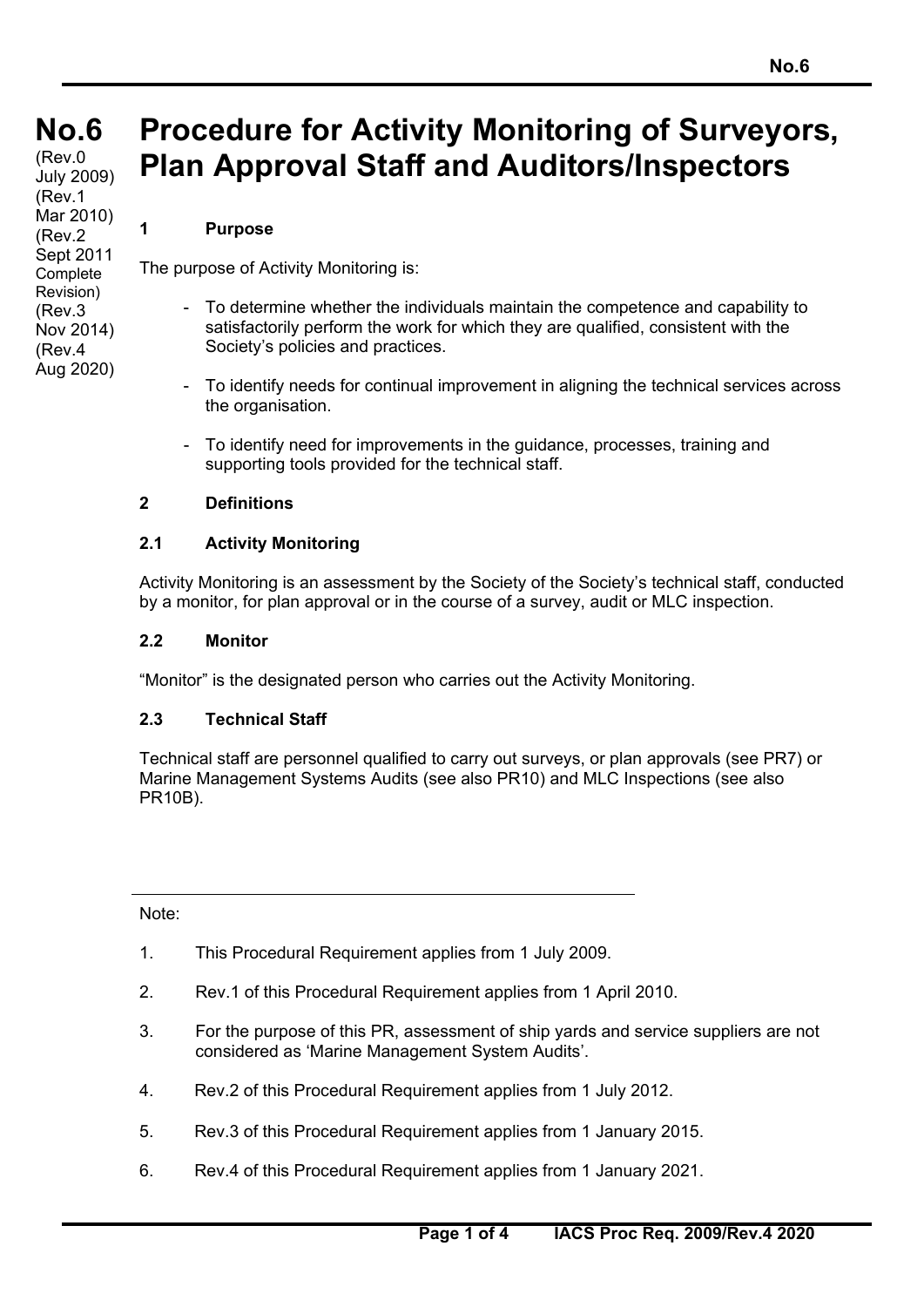# **2.4 Field of work**

**(cont)**

**No.6**

The field of work encompasses various processes and different types of surveys, audits, MLC inspections and plan approvals. The exact content may vary with a Society's system, but for the purposes of this procedure the following three fields of work are to be addressed:

- 1. Plan approval
- 2. Surveys
	- a. of materials and equipment, or
	- b. during construction and installation, or
	- c. during service
- 3. Audits
	- a. Marine Management Systems audits, or
	- b. MLC Inspections.

The above fields cover class and statutory scope of work, as applicable.

# **3 Activity Monitoring**

## **3.1 Initiating of Activity Monitoring**

Activity Monitoring may be initiated by headquarters, regional or local offices as per Society's structure.

## **3.2 Designation of Monitors**

Activity Monitoring shall be carried out by designated persons who are qualified in plan approval, survey, or audit/inspection being monitored, as appropriate.

Alternatively, a specialist (i.e., an individual with appropriate knowledge and experience) from the relevant department in the activity being monitored, who is designated by the responsible headquarters department or regional management can also carry out the Activity Monitoring.

# **3.3 Frequency of Activity Monitoring**

Activity Monitoring shall be carried out at least once every other calendar year for each field of work for which the individual is qualified. Only one type of survey (see 2.4.2) for a qualified surveyor and one type of audit/inspection (see 2.4.3) for a qualified auditor/MLC inspector need be monitored within the two-year cycle. Failure to complete the Activity Monitoring within the required timeframe will result in the individual not being permitted to carry out any activity in the field of work until the Activity Monitoring is satisfactorily completed.

The individual whose Activity Monitoring is overdue, may be assigned to carry out the next activity job, only if that activity job is monitored.

Control of any exceptions to this should be documented in the society's procedures.

# **3.4 Selection of the activity**

 $\overline{a}$ 

The activity within the field of work selected for Activity Monitoring shall be representative of the work of the individual being monitored and therefore be sufficient to enable the Monitor to effectively assess the performance of the individual against his/her qualifications.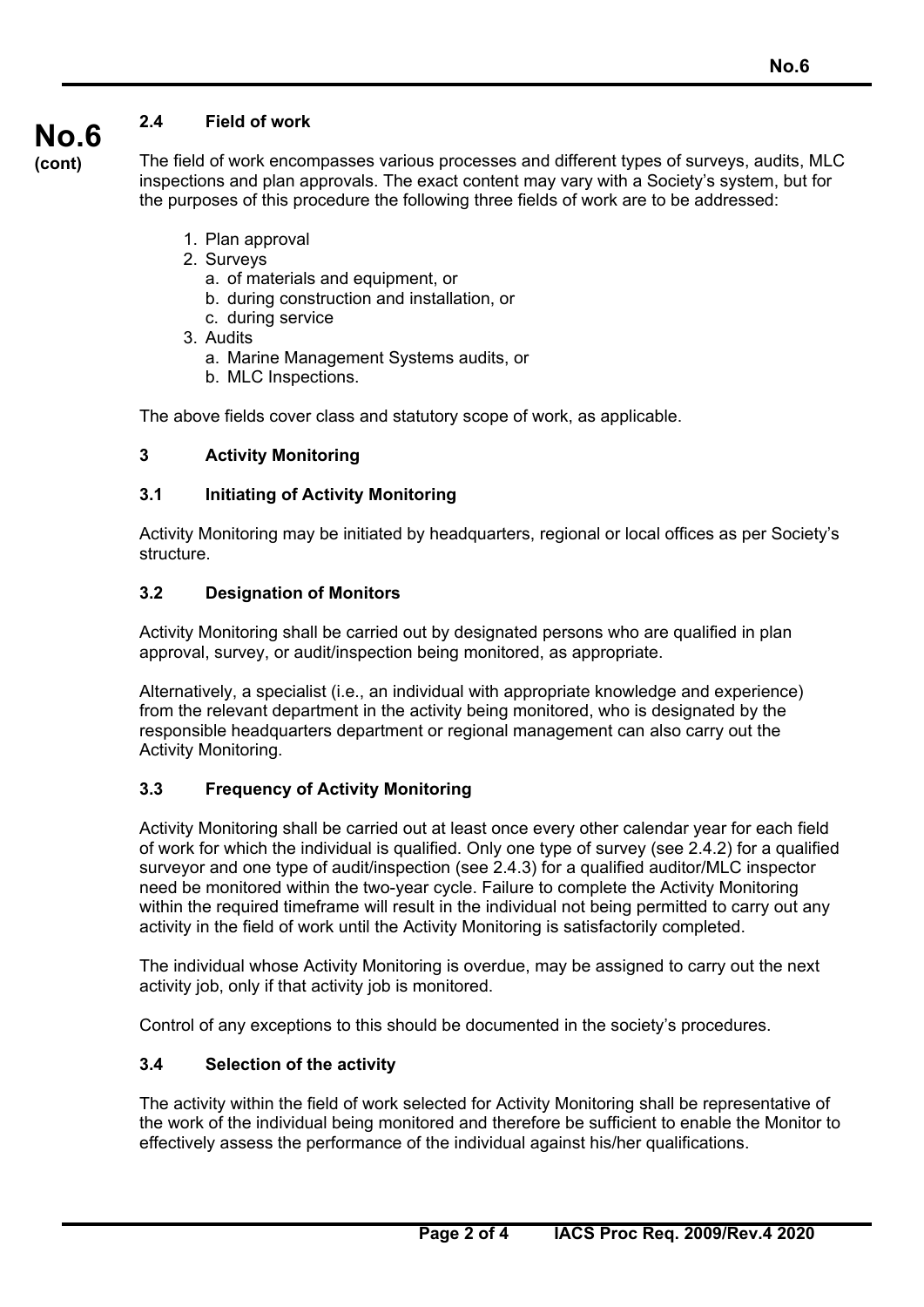# **3.5 Preparation**

**No.6 (cont)**

Preparation for Activity Monitoring shall include familiarisation with the processes, requirements and tools (e.g. software) associated with the activity to be monitored.

#### **3.6 Scope of Activity Monitoring**

The scope of the Activity Monitoring shall be sufficient to effectively evaluate the performance of the individual at work. Activity Monitoring may be conducted through, but should not be limited to, reviewing report and certificate accuracy, meeting objectives, received complaints, PSC detention feedback. Plan approval Activity Monitoring may be carried out after completion of plan approval work.

Activity Monitoring is to include, as applicable, but not limited to, an evaluation of the individual's:

- personal safety awareness and adherence to the Society's safety policy;
- professional behaviour and performance;
- preparation, execution and follow-up of the activity;
- understanding and application of the relevant requirements;
- technical capabilities, including proper judgement and decision making;
- reporting and communication, both internal and external.

Activity Monitoring may be combined with a vertical contract audit<sup>1</sup>.

#### **4 Reporting**

The report shall include evaluation of the performance of the individual at work as indicated in 3.6.

Any deviation from the required activities is considered to be a variance and is to be reported along with the proposed course of action to correct it.

The report shall also include conclusions with respect to:

- whether the individuals maintain the competence and capability to satisfactorily perform the work for which they are qualified, consistent with the Society's policies and practices (including particularly positive aspects);
- any areas for improvement;
- any recommended training requirements.

The completed report is to be sent to the individual's line manager.

 $\overline{a}$ 

<sup>1</sup> Ref.: IACS Procedures Volume 3